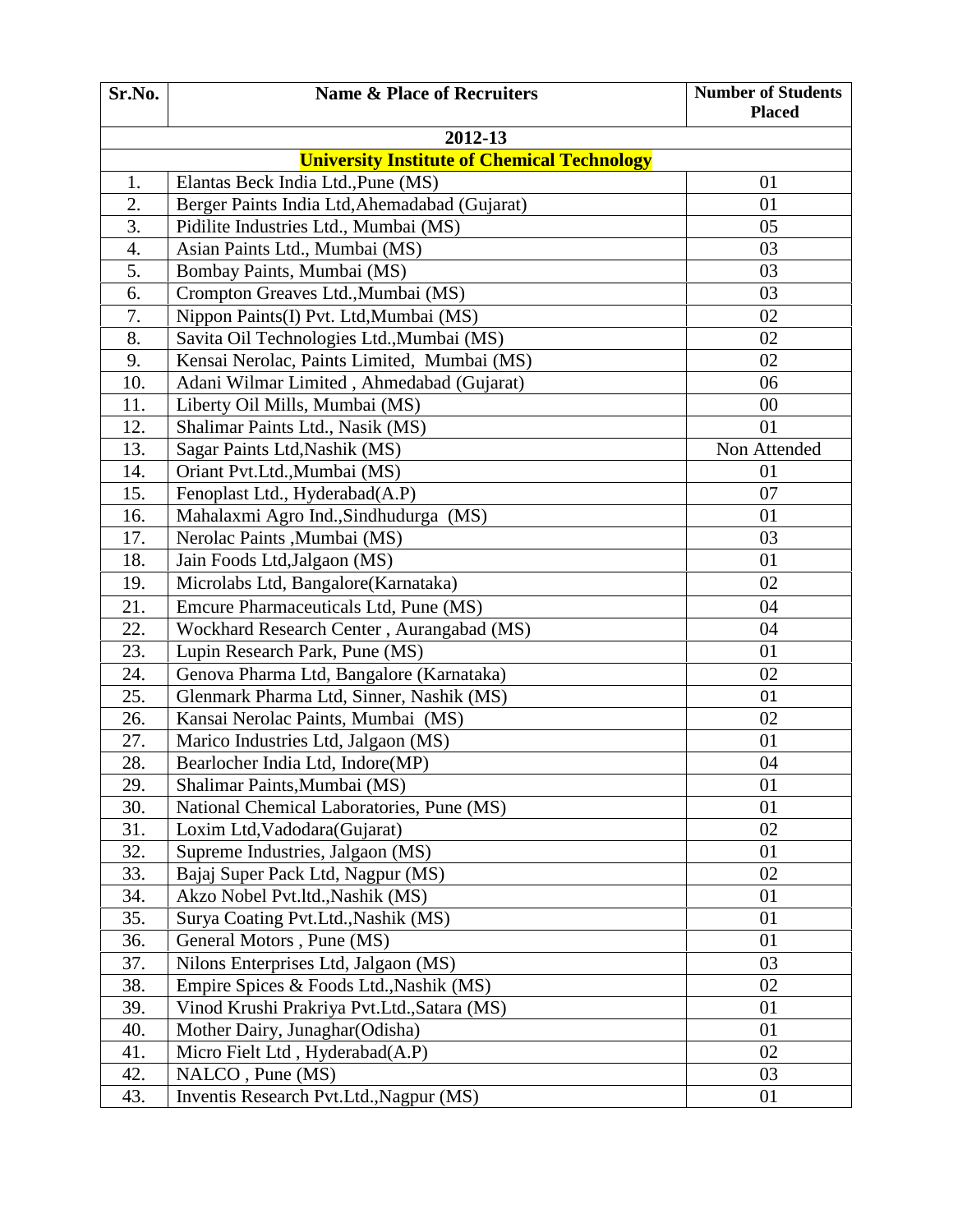| 44. | Micromet Ltd, Panaji(Goa)                      | 01 |
|-----|------------------------------------------------|----|
| 45. | Aarti Drugs, Tarapur (MS)                      | 01 |
| 46. | VelNon Attended Polyster Ltd., Daman           | 01 |
| 47. | Technoforce, Nashik (MS)                       | 01 |
| 48. | Nikita Pharma Pvt.Ltd., Nagpur (MS)            | 02 |
| 49. | Rathi Vessels and Systems Pvt Ltd., Pune (MS)  | 02 |
| 50. | Micro Inks , Vapi (Gujarat)                    | 01 |
| 51. | Laxmi Organics Ltd, Silvasa(M.P)               | 01 |
| 52. | Western Chemical Ltd, Dombivali (MS)           | 01 |
| 53. | Nicomet Industries Ltd, Cuncolim (Goa)         | 01 |
| 54. | Nova Surface Care Center Pvt.Ltd., Mumbai (MS) | 01 |
| 55. | Classic Solvent Pvt. Ltd., Mumbai (MS)         | 01 |
| 56. | New Era Edhesive Ltd, Jalgaon (MS)             | 01 |
| 57. | Shalimar Paints Ltd., Nashik (MS)              | 03 |
| 58. | Indofil Industries Ltd, Mumbai (MS)            | 01 |
| 59. | Government Services, Rajasthan (Jaipur)        | 01 |
| 60. | Microlabs, Bangalore(Karnataka)                | 01 |
| 61. | Emcure Pharmaceuticals Ltd., Pune (MS)         | 01 |
| 62. | Curex Pharma , Jalgaon (MS)                    | 01 |
| 63. | Ajantha Pharma Ltd., Pune (MS)                 | 01 |

|     | <b>School of Chemical Science</b>                |    |
|-----|--------------------------------------------------|----|
| 64. | United Phosphorous Ltd, Mumbai (MS)              | 03 |
| 65. | Chell & Pearls Ceramic Ltd., Jhaveria(Rajasthan) | 01 |
| 66. | Aarti Drugs, Tarapur (MS)                        | 01 |
| 67. | IPCA Laboratories Ltd., Aurangabad (MS)          | 01 |
| 68. | Steel Alloy Pvt.Ltd., Kacch (Gujarat)            | 01 |
| 69. | Cipla Pharmaceuticals, Panaji (Goa)              | 01 |
| 70. | Pest Control India(PCI), Mumbai (MS)             | 02 |
| 71. | Garware Polyster, Aurangabad (MS)                | 03 |

| <b>School of Management Studies</b> |                                                    |              |
|-------------------------------------|----------------------------------------------------|--------------|
| 72.                                 | Marico India Ltd, Jalgaon (MS)                     | 04           |
| 73.                                 | Tulsi Extraction Pvt. Ltd., Jalgaon (MS)           | 01           |
| 74.                                 | Axis Bank, Jalgaon (MS)                            | 01           |
| 75.                                 | HDFC Ltd, Pune (MS)                                | 01           |
| 76.                                 | Country Club Pvt. Ltd., Mumbai (MS)                | 01           |
| 77.                                 | Ferrari Tractors, Nashik (MS)                      | 02           |
| 78.                                 | Bajaj Finance Ltd, Pune (MS)                       | 08           |
| 79                                  | HDFC Life, Pune (MS)                               | 01           |
| 80.                                 | Vega Chemicals Ltd, Jalgaon (MS)                   | 05           |
| 81.                                 | Chaudhari Toyota, Jalgaon (MS)                     | 02           |
| 82.                                 | Reliance Capital Co., Pune (MS)                    | Non Attended |
| 83.                                 | Ganga Kaveri Seeds Ltd, Hyderabad(A.P)             | 01           |
| 84.                                 | Shriram Fertilizers, Jalgaon (MS)                  | 01           |
| 85.                                 | Techno Centre Technologies Pvt. Ltd., Jalgaon (MS) | 01           |
| 86.                                 | Sharekhan Ltd, Pune (MS)                           | 01           |
| 87                                  | Reliance Life Insurance Ltd, Pune (MS)             | Non Attended |